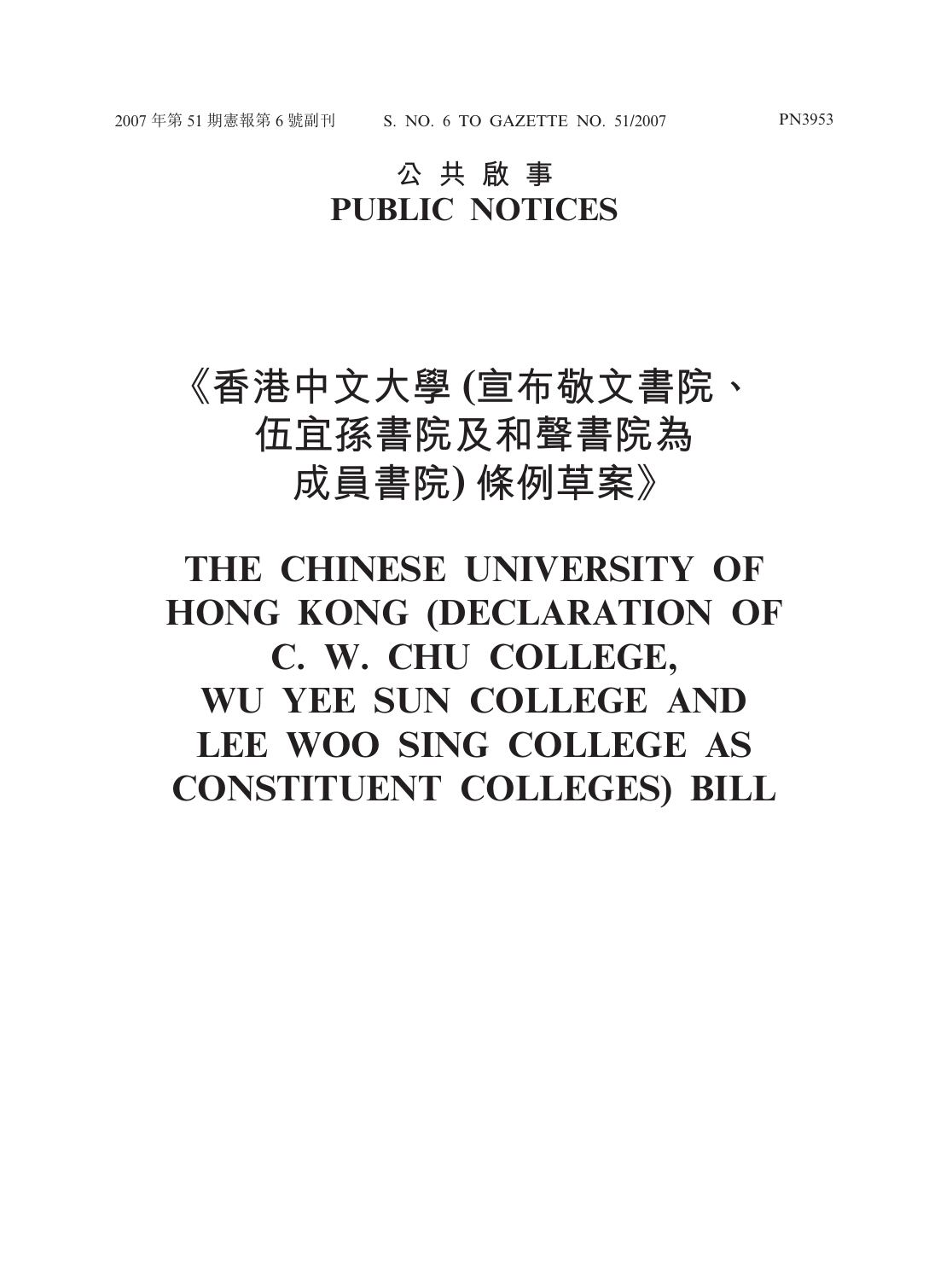## 本條例草案

## 旨在

就宣布敬文書院、伍宜孫書院及和聲書院為香港中文大學的成員書院一事訂定條文; 以及作出相應修訂。

由立法會制定。

**1. 簡稱**

本條例可引稱為《香港中文大學 (宣布敬文書院、伍宜孫書院及和聲書院為成員書 院) 條例》。

### **2. 釋義**

在本條例中,除文意另有所指外—— "主體條例" (principal Ordinance) 指《香港中文大學條例》(第 1109 章); "成員書院" (constituent Colleges)、"大學校董會" (Council) 及 "香港中文大學"

(University) 的涵義與主體條例中該等詞語的涵義相同。

### **3. 宣布敬文書院、伍宜孫書院及和聲書院為 香港中文大學的成員書院**

現分別按照大學校董會兩項特別決議,宣布敬文書院、伍宜孫書院及和聲書院為 香港中文大學的成員書院。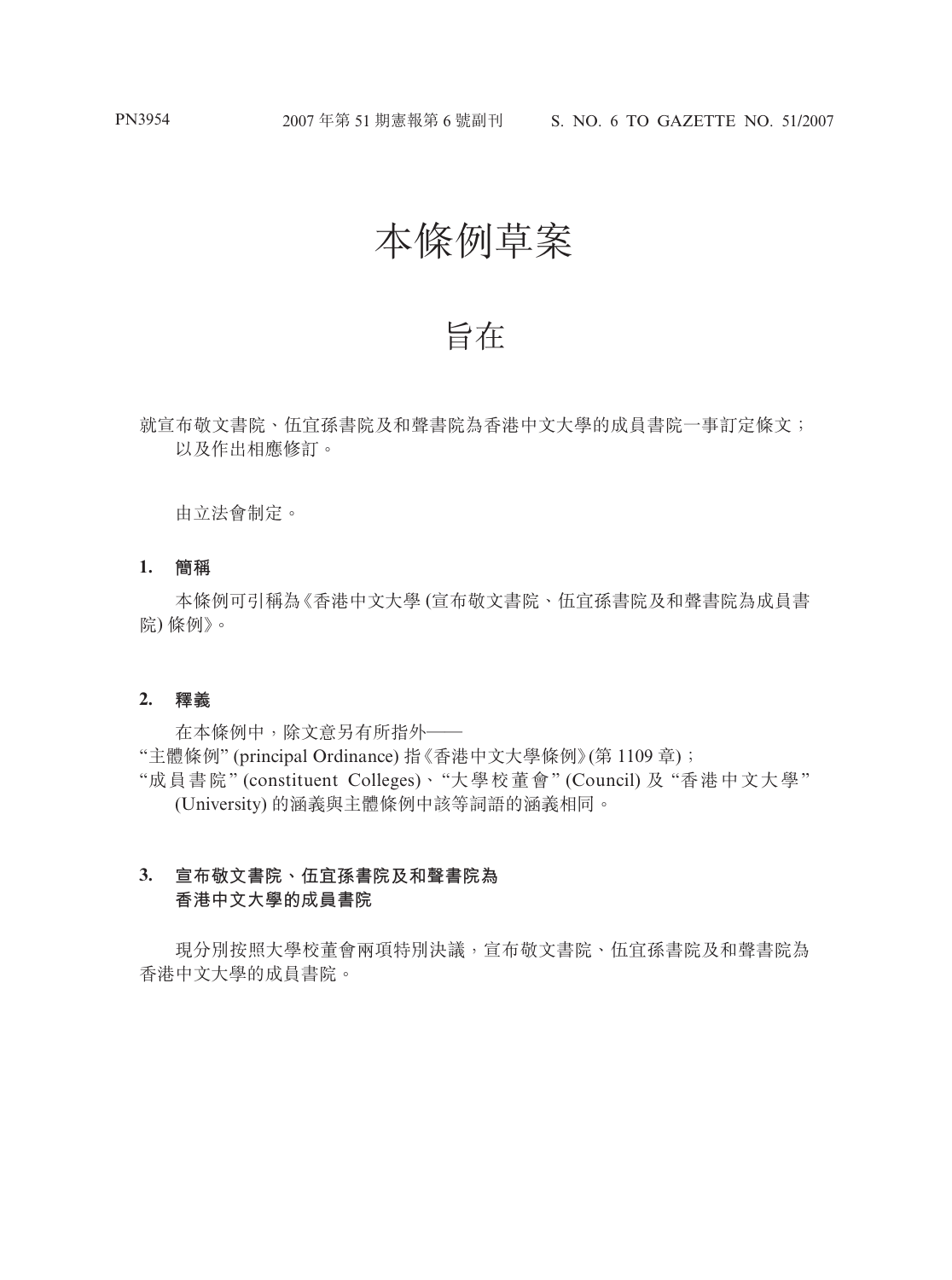# A BILL To

Provide for the declaration of C. W. Chu College, Wu Yee Sun College and Lee Woo Sing College as constituent Colleges of The Chinese University of Hong Kong; and to make consequential amendments.

Enacted by the Legislative Council.

### **1. Short title**

This Ordinance may be cited as The Chinese University of Hong Kong (Declaration of C. W. Chu College, Wu Yee Sun College and Lee Woo Sing College as Constituent Colleges) Ordinance.

### **2. Interpretation**

In this Ordinance, unless the context otherwise requires—

"constituent Colleges" (成員書院), "Council" (大學校董會) and "University" (香 港中文大學) have the same meanings as in the principal Ordinance;

"principal Ordinance" (主體條例) means The Chinese University of Hong Kong Ordinance (Cap. 1109).

### **3. Declaration of C. W. Chu College, Wu Yee Sun College and Lee Woo Sing College as constituent Colleges of the University**

C. W. Chu College, Wu Yee Sun College and Lee Woo Sing College are, in accordance with 2 special resolutions of the Council respectively, declared to be constituent Colleges of the University.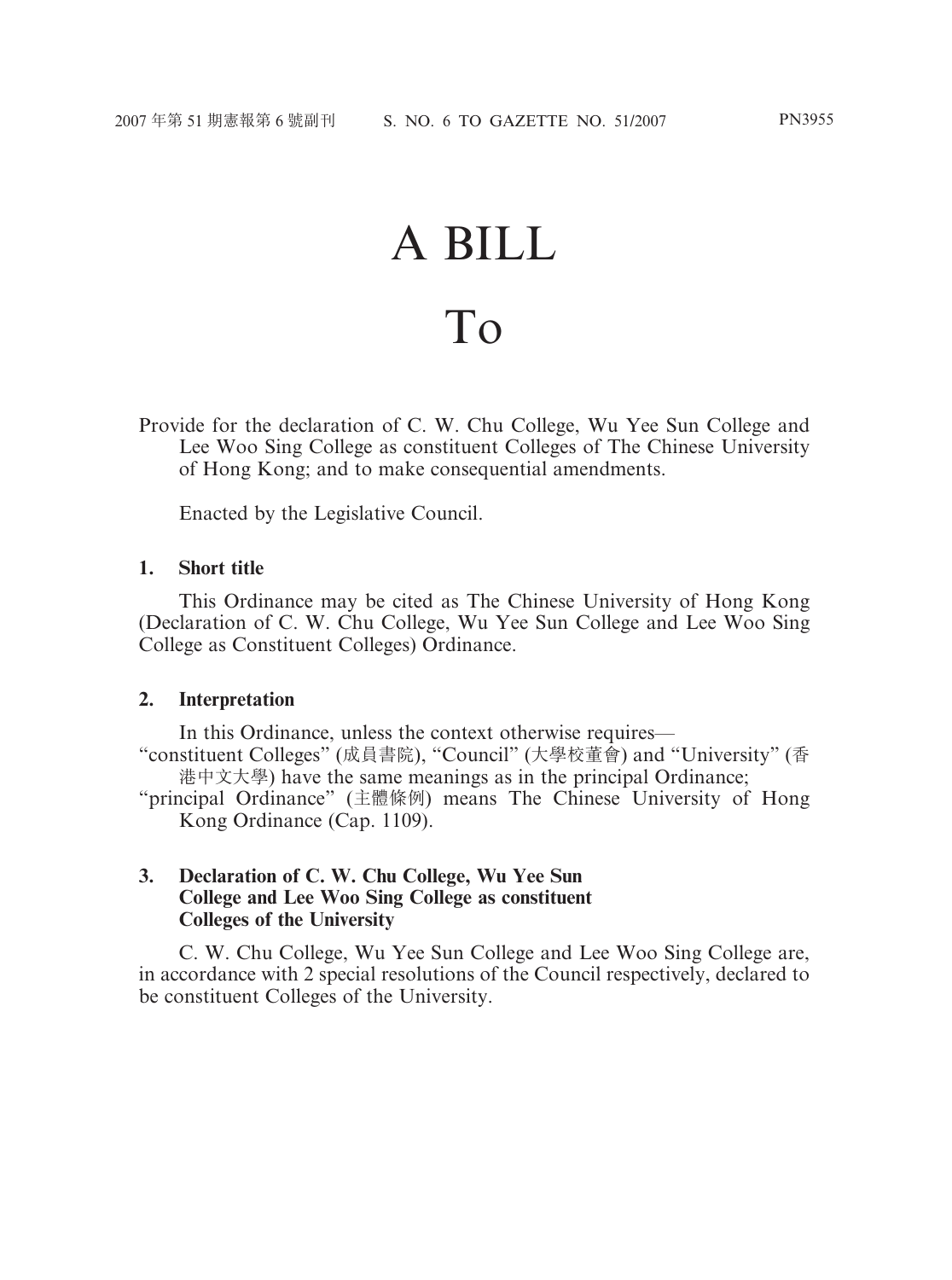### **4. 保留條文**

本條例的條文不影響亦不得當作影響中央或香港特別行政區政府根據《基本法》 和其他法律的規定所享有的權利或任何政治體或法人團體或任何其他人的權利,但本 條例所述及者和經由、透過或藉著他們提出申索者除外。

### **5. 相應修訂**

主體條例現按附表所列的方式及範圍予以修訂。

**附表 インタン マンタン (第 5 條]** 

### 對《香港中文大學條例》的修訂

### 1. **修訂詳題**

《香港中文大學條例》(第1109章) 的詳題現予修訂,廢除"及善衡書院"而代以 "、善衡書院、敬文書院、伍宜孫書院及和聲書院"。

### 2. **修訂弁言**

弁言現予修訂,在 (*da*) 段中,廢除 "及善衡書院" 而代以 "、善衡書院、敬文書 院、伍宜孫書院及和聲書院"。

### **摘要說明**

本條例草案的目的是為按照《香港中文大學條例》(第 1109 章) ("主體條例") 第 3 條宣布敬文書院、伍宜孫書院及和聲書院為香港中文大學 ("大學") 的成員書院,及 對主體條例作出相應修訂。

2. 草案第 1 條就本條例草案 (如經制定) 的簡稱訂定條文。

3. 草案第 2 條訂定本條例草案所採用的定義。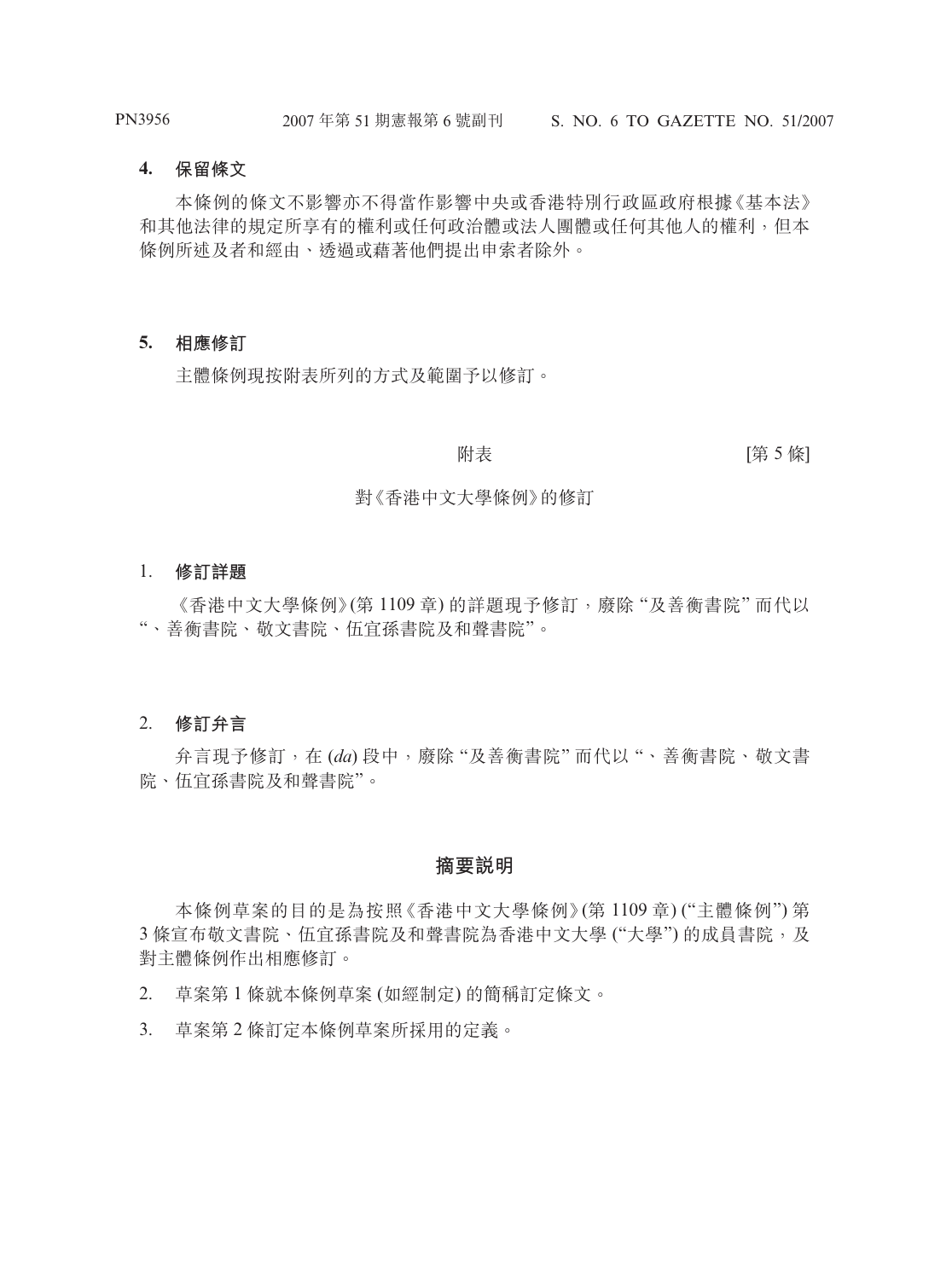### **4. Saving**

Nothing in this Ordinance shall affect or be deemed to affect the rights of the Central Authorities or the Government of the Hong Kong Special Administrative Region under the Basic Law and other laws, or the rights of any body politic or corporate or of any other person except such as are mentioned in this Ordinance and those claiming by, from or under them.

### **5. Consequential amendments**

The principal Ordinance is amended in the manner and to the extent set out in the Schedule.

### SCHEDULE [s. 5]

### AMENDMENTS TO THE CHINESE UNIVERSITY OF HONG KONG ORDINANCE

### 1. **Long title amended**

The long title to The Chinese University of Hong Kong Ordinance (Cap. 1109) is amended by repealing "and S. H. Ho College" and substituting ", S. H. Ho College, C. W. Chu College, Wu Yee Sun College and Lee Woo Sing College".

### 2. **Preamble amended**

The preamble is amended, in paragraph (*da*), by repealing "and S. H. Ho College" and substituting ", S. H. Ho College, C. W. Chu College, Wu Yee Sun College and Lee Woo Sing College".

### **Explanatory Memorandum**

The purposes of this Bill are to declare C. W. Chu College, Wu Yee Sun College and Lee Woo Sing College as constituent Colleges of The Chinese University of Hong Kong ("the University") in accordance with section 3 of The Chinese University of Hong Kong Ordinance (Cap. 1109) ("the principal Ordinance") and to make consequential amendments to the principal Ordinance.

- 2. Clause 1 provides for the short title to the Bill when enacted.
- 3. Clause 2 provides for the definitions adopted in the Bill.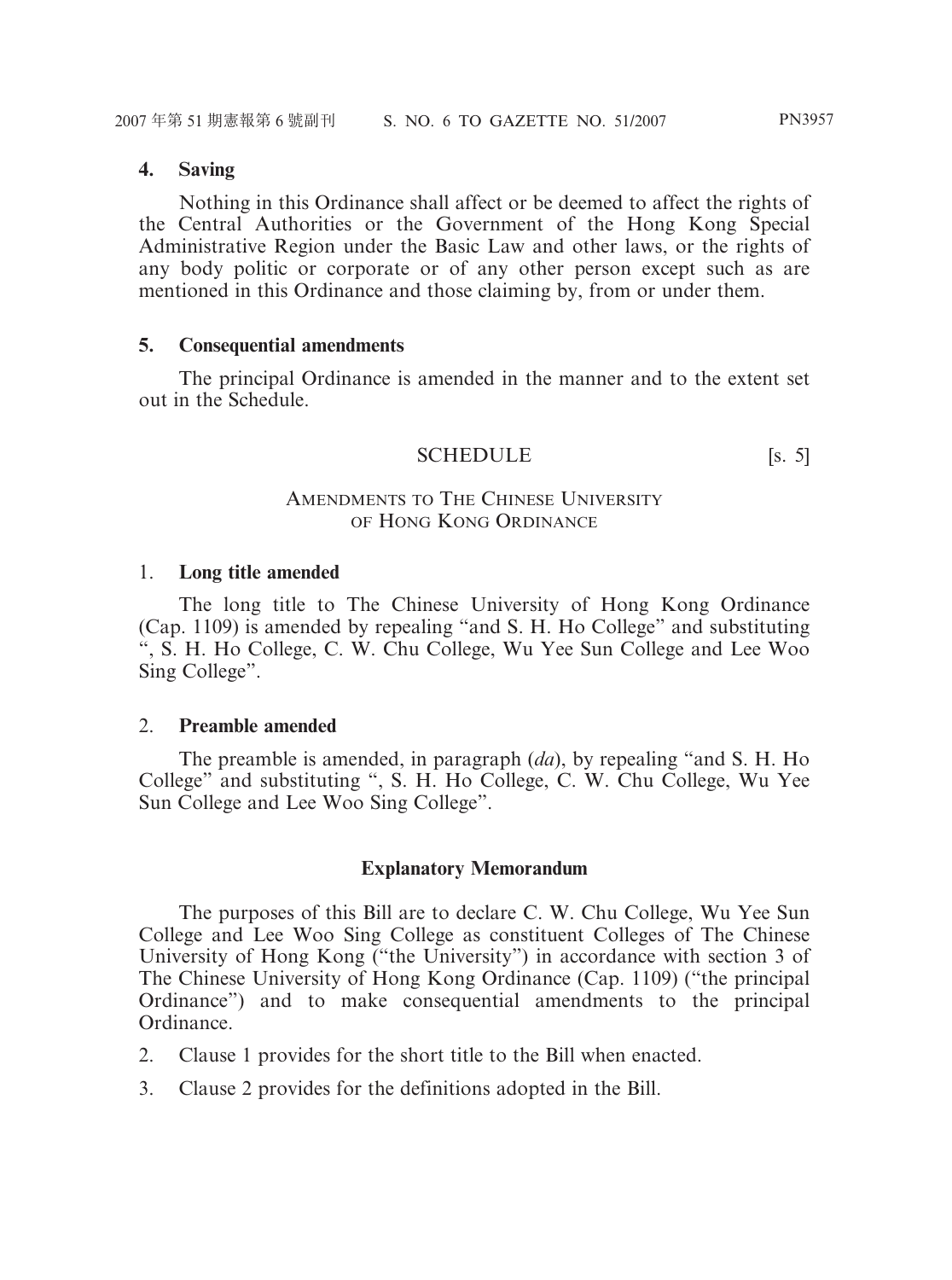4. 草案第 3 條就根據主體條例第 3 條宣布敬文書院、伍宜孫書院及和聲書院為大學 的成員書院訂定條文。

5. 草案第 4 條是《香港特別行政區立法會議事規則》第 50(8) 條所規定的保留條文。

6. 草案第 5 條訂定對主體條例所作的相應修訂,該等修訂列載於附表內。

7. 附表列載相應修訂,該等修訂是在主體條例的詳題及弁言中加入對敬文書院、伍 宜孫書院及和聲書院的提述。

> 羅文錦律師樓 香港中文大學代表律師